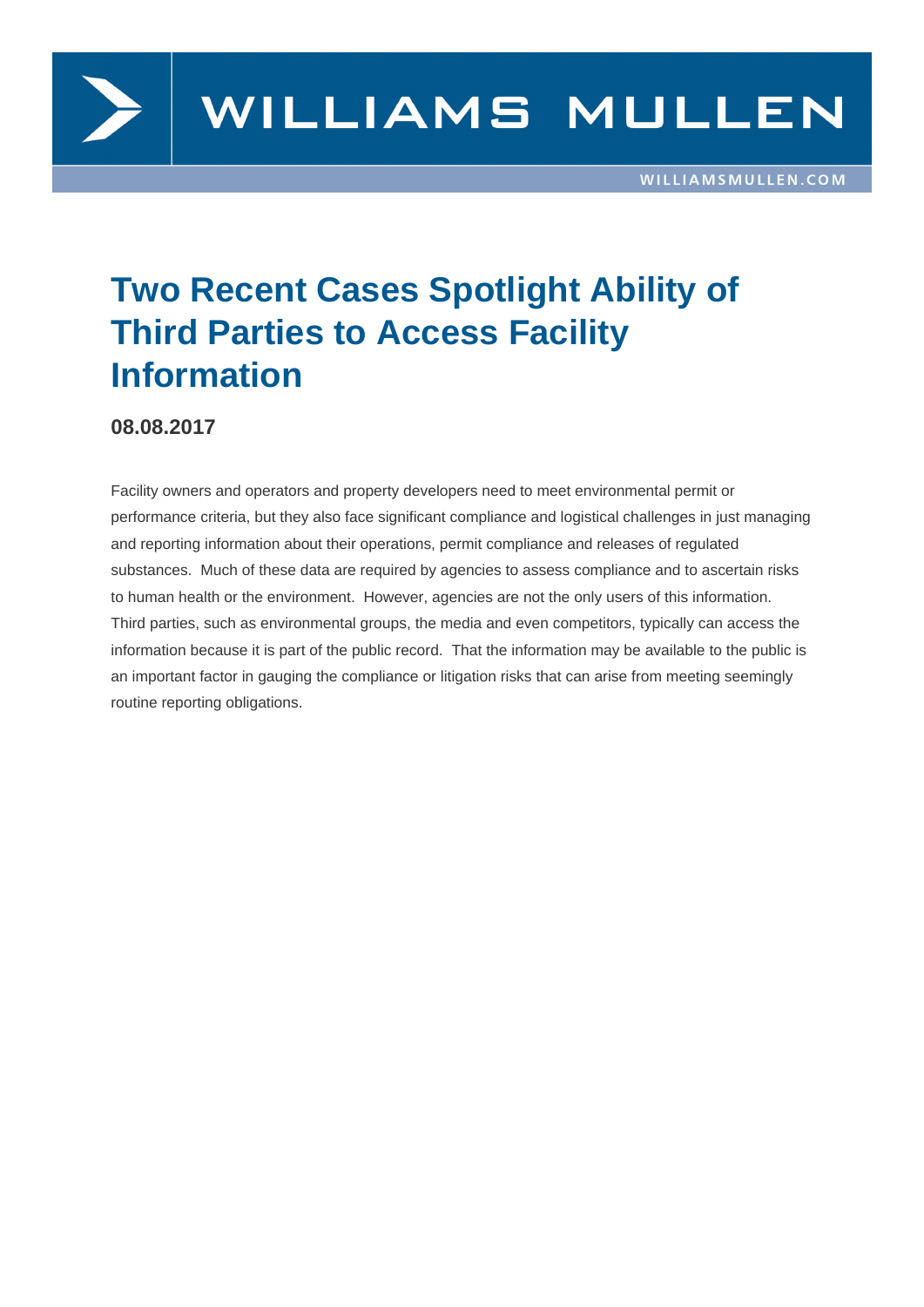Two recent, but very different, cases highlight this point. First, in Environmental Integrity Project v. Environmental Protection Agency, the United States Circuit Court of Appeals for the District of Columbia (?D.C. Circuit?) reviewed EPA?s duties under Clean Water Act (?CWA?) § 308 and the federal Freedom of Information Act (?FOIA?) concerning the disclosure of information provided to EPA by a company pursuant to the CWA. Specifically, environmental groups sought access to certain power plant commercial and financial information that did not meet the definition of ?trade secrets? under either statute. CWA § 308 provides basic authority to EPA to require regulated dischargers of wastewater or stormwater to perform monitoring and recordkeeping and report compliance and other information to EPA. It expressly protects trade secrets from disclosure to the public, but appears to offer no such protection to other information gathered by EPA, even if it is potentially sensitive commercial and financial information. On the other hand, the federal FOIA statute excludes from disclosure not only trade secrets, but also certain other commercial and financial information (?Exemption 4?), among other things. The court resolved these conflicting disclosure standards by relying on an APA provision prohibiting any subsequently enacted statute from overriding a provision of the APA (such as Exemption 4) unless the subsequently enacted statute does so expressly. The court held that CWA § 308 was subsequently enacted to Exemption 4, but that it does not expressly override it, so that Exemption 4 controlled in that case. Accordingly, EPA was not obligated under the FOIA or the CWA to disclose the commercial and financial information sought by the environmental groups.

The second case is Waterkeeper Alliance v. EPA, a case we reported on in our May 2017 issue. This case involved a challenge by environmental groups to a 2008 rule by EPA that excluded all animal feeding operations (?AFOs?) from hazardous substance release reporting obligations and smaller AFOs from reporting releases of extremely hazardous substances to states and localities. The environmental groups prevailed, and the D.C. Circuit recently denied EPA?s and the agricultural industry?s request for a rehearing. As we noted in our earlier article, and barring further appeal to and reversal by the U.S. Supreme Court, agricultural operations have lost an important and cost-saving exclusion from those reporting duties. Environmental groups have been pressuring EPA, the states, and AFOs for years for more information concerning specifics of many AFO operations, particularly as to animal waste management. With the loss of this regulatory exclusion, the release reporting required of AFOs will provide these groups and other third parties with much more information about emissions and other types of releases from AFO operations. This opens more AFOs to the risk of citizen suit enforcement.

These cases prompt several considerations related to third party access to information submitted to agencies, namely that the regulated facility or developer should: (1) understand exactly what information is required to be reported, being careful to note differences among federal, state and local requirements; (2) evaluate, seek and preserve available exemptions from agency disclosure of facility and development information; and (3) craft filings, communications, records and reports submitted to an agency (or that can be obtained by an agency in exercising its compliance authority) based on the assumption that the documentation may be accessed at some point by third parties looking for insights into operations and compliance. Environmental laws require transparency as to many aspects of facility operations to assure regulatory and permit compliance, and agencies are compelled under FOIA laws to disclose much of that information to third parties when requested. Following these pointers will help to control what exists in the agency record, protect sensitive business and operational information, and